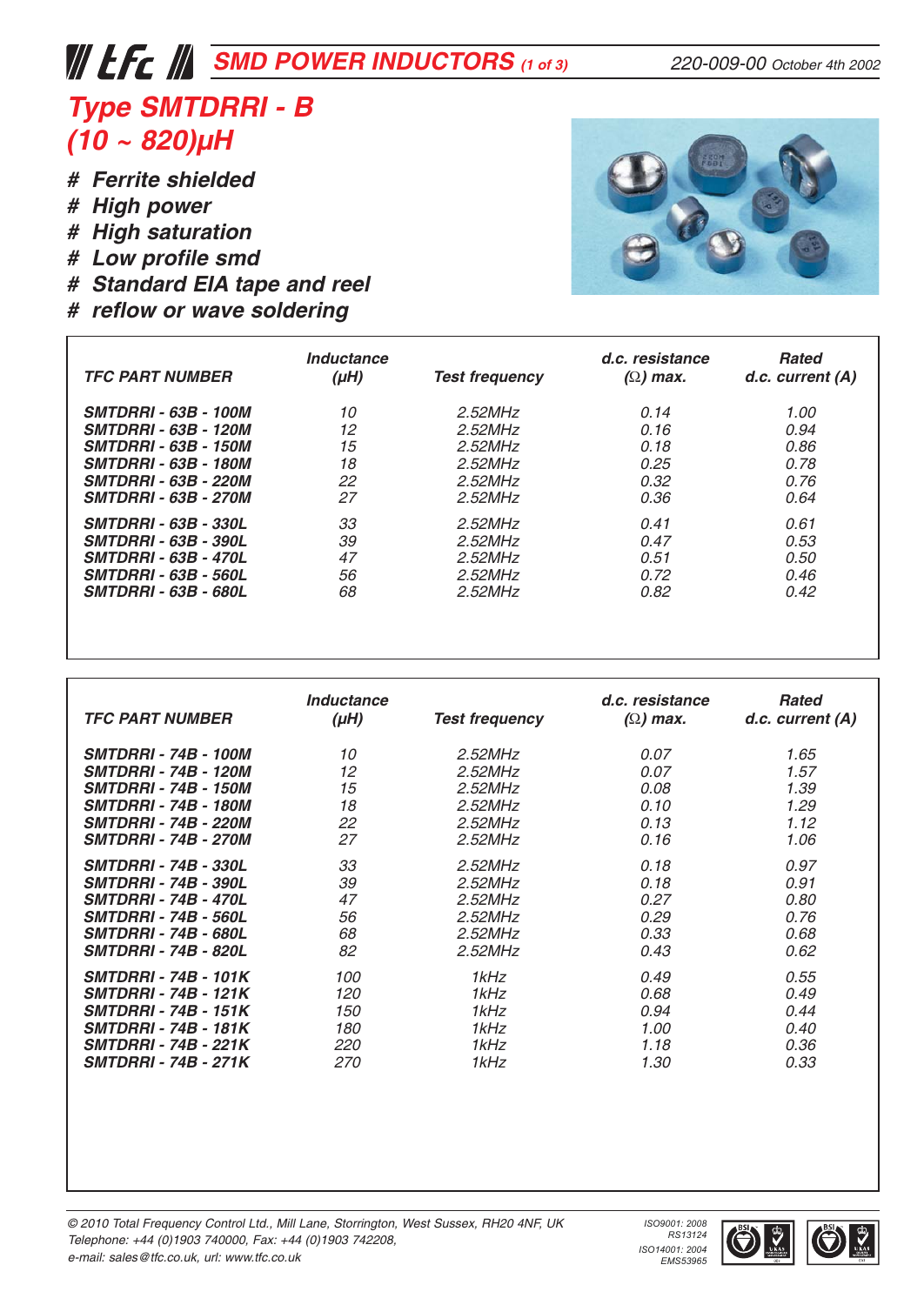### *Type SMTDRRI - B*

| <b>TFC PART NUMBER</b>       | Inductance<br>$(\mu H)$ | <b>Test frequency</b> | d.c. resistance<br>$(\Omega)$ max. | <b>Rated</b><br>$d.c.$ current $(A)$ |
|------------------------------|-------------------------|-----------------------|------------------------------------|--------------------------------------|
| <b>SMTDRRI - 105B - 100M</b> | 10                      | $2.52$ MHz            | 0.06                               | 2.06                                 |
| <b>SMTDRRI - 105B - 120M</b> | 12                      | 2.52MHz               | 0.07                               | 1.94                                 |
| <b>SMTDRRI - 105B - 150M</b> | 15                      | 2.52MHz               | 0.07                               | 1.72                                 |
| <b>SMTDRRI - 105B - 180M</b> | 18                      | 2.52MHz               | 0.08                               | 1.58                                 |
| <b>SMTDRRI - 105B - 220M</b> | 22                      | 2.52MHz               | 0.08                               | 1.42                                 |
| <b>SMTDRRI - 105B - 270M</b> | 27                      | $2.52$ MHz            | 0.10                               | 1.32                                 |
| <b>SMTDRRI - 105B - 330L</b> | 33                      | 2.52MHz               | 0.11                               | 1.16                                 |
| <i>SMTDRRI - 105B - 390L</i> | 39                      | 2.52MHz               | 0.12                               | 1.10                                 |
| <b>SMTDRRI - 105B - 470L</b> | 47                      | 2.52MHz               | 0.14                               | 1.00                                 |
| <b>SMTDRRI - 105B - 560L</b> | 56                      | $2.52$ MHz            | 0.19                               | 0.93                                 |
| <b>SMTDRRI - 105B - 680L</b> | 68                      | $2.52$ MHz            | 0.21                               | 0.85                                 |
| <b>SMTDRRI - 105B - 820L</b> | 82                      | $2.52$ MHz            | 0.28                               | 0.79                                 |
| <b>SMTDRRI - 105B - 101K</b> | 100                     | 1kHz                  | 0.34                               | 0.72                                 |
| <b>SMTDRRI - 105B - 121K</b> | 120                     | 1kHz                  | 0.37                               | 0.63                                 |
| <b>SMTDRRI - 105B - 151K</b> | 150                     | 1kHz                  | 0.51                               | 0.55                                 |
| <b>SMTDRRI - 105B - 181K</b> | 180                     | 1kHz                  | 0.57                               | 0.50                                 |
| <b>SMTDRRI - 105B - 221K</b> | 220                     | 1kHz                  | 0.78                               | 0.47                                 |
| <b>SMTDRRI - 105B - 271K</b> | 270                     | 1kHz                  | 0.87                               | 0.41                                 |
| <b>SMTDRRI - 105B - 331K</b> | 330                     | 1kHz                  | 1.20                               | 0.37                                 |
| <b>SMTDRRI - 105B - 391K</b> | 390                     | 1kHz                  | 1.34                               | 0.35                                 |
| <b>SMTDRRI - 105B - 471K</b> | 470                     | 1kHz                  | 1.50                               | 0.33                                 |

| <b>TFC PART NUMBER</b>       | Inductance<br>$(\mu H)$ | <b>Test frequency</b> | d.c. resistance<br>$(\Omega)$ max. | <b>Rated</b><br>$d.c.$ current $(A)$ |
|------------------------------|-------------------------|-----------------------|------------------------------------|--------------------------------------|
| <b>SMTDRRI - 125B - 100M</b> | 10                      | $2.52$ MHz            | 0.05                               | 2.65                                 |
| <b>SMTDRRI - 125B - 120M</b> | 12                      | $2.52$ MHz            | 0.05                               | 2.50                                 |
| <b>SMTDRRI - 125B - 150M</b> | 15                      | $2.52$ MHz            | 0.06                               | 2.45                                 |
| <b>SMTDRRI - 125B - 180M</b> | 18                      | $2.52$ MHz            | 0.06                               | 2.40                                 |
| <b>SMTDRRI - 125B - 220M</b> | 22                      | $2.52$ MHz            | 0.07                               | 2.20                                 |
| <b>SMTDRRI - 125B - 270M</b> | 27                      | $2.52$ MHz            | 0.08                               | 2.00                                 |
| <b>SMTDRRI - 125B - 330L</b> | 33                      | $2.52$ MHz            | 0.10                               | 1.80                                 |
| <b>SMTDRRI - 125B - 390L</b> | 39                      | $2.52$ MHz            | 0.11                               | 1.65                                 |
| <b>SMTDRRI - 125B - 470L</b> | 47                      | $2.52$ MHz            | 0.12                               | 1.50                                 |
| <b>SMTDRRI - 125B - 560L</b> | 56                      | $2.52$ MHz            | 0.15                               | 1.38                                 |
| <b>SMTDRRI - 125B - 680L</b> | 68                      | $2.52$ MHz            | 0.17                               | 1.26                                 |
| <b>SMTDRRI - 125B - 820L</b> | 82                      | $2.52$ MHz            | 0.20                               | 1.14                                 |
| <b>SMTDRRI - 125B - 101K</b> | 100                     | 1kHz                  | 0.25                               | 1.05                                 |
| <b>SMTDRRI - 125B - 121K</b> | 120                     | 1kHz                  | 0.28                               | 0.95                                 |
| <b>SMTDRRI - 125B - 151K</b> | 150                     | 1kHz                  | 0.40                               | 0.85                                 |
| <b>SMTDRRI - 125B - 181K</b> | 180                     | 1kHz                  | 0.48                               | 0.77                                 |
| <b>SMTDRRI - 125B - 221K</b> | 220                     | 1kHz                  | 0.52                               | 0.70                                 |
| <b>SMTDRRI - 125B - 271K</b> | 270                     | 1kHz                  | 0.70                               | 0.63                                 |
| <b>SMTDRRI - 125B - 331K</b> | 330                     | 1kHz                  | 0.80                               | 0.57                                 |
| <b>SMTDRRI - 125B - 391K</b> | 390                     | 1kHz                  | 1.08                               | 0.52                                 |
| <b>SMTDRRI - 125B - 471K</b> | 470                     | 1kHz                  | 1.20                               | 0.48                                 |
| <b>SMTDRRI - 125B - 561K</b> | 560                     | 1kHz                  | 1.34                               | 0.44                                 |
| <b>SMTDRRI - 125B - 681K</b> | 680                     | 1kHz                  | 1.78                               | 0.40                                 |
| <b>SMTDRRI - 125B - 821K</b> | <i>820</i>              | 1kHz                  | 2.00                               | 0.36                                 |